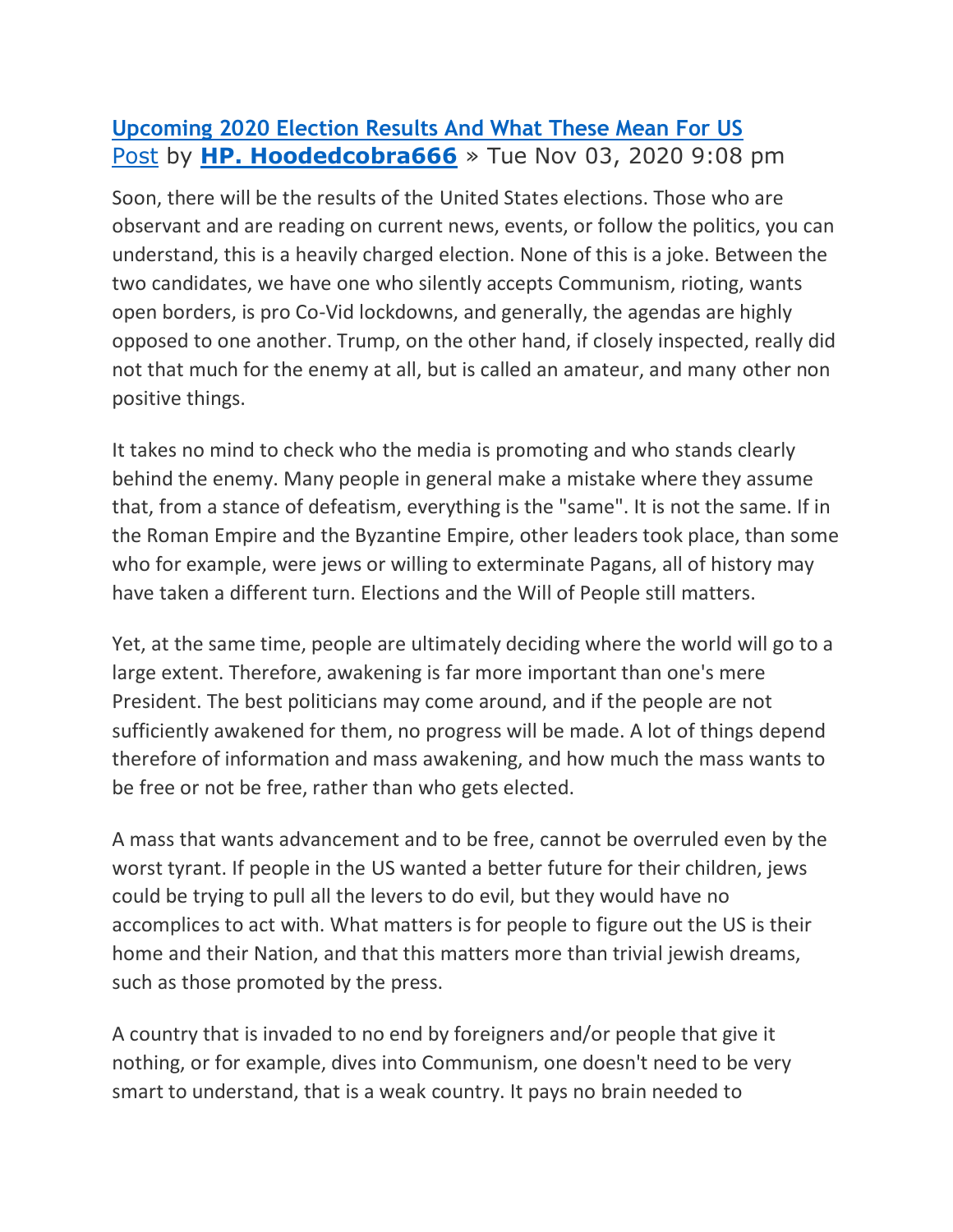understand that if 100 millions of Muslims come in the US, we will have Sharia shortly after, or that terrorism will rise. These things should become common consciousness.

I am at failure to understand why many people call Trump so evil. He caused no wars for Israel. The embassy move was the major thing he did, which, despite of other Presidents "not doing", they happily wages wars and implemented the Talmud in legislation before. No American Children in body-bags from foreign wars for Israel or whatever. He was almost forced in WW3, and he denied entry, during years astrologically trying in which the US could easily get in war [these will last for 3 more years, so one can ponder the future as is]. On the other hand, he did not really act in many ways to support things he was elected, such as the wall. This leaves us at point zero, but at least the point is not "Minus".

On many important topics, he did not really act, such as Internet Censorship [difficult matter and may require years], but overall, he has been generous of a President and did at least try to make a few things sail in the positive line. Most of these failed because he could not implement too many things. Regardless, basics such as wars, pillaging, and tyranny, have not happened under him. There is no comparison between him and the likes of criminal Bush, at least, based on what he did until today. Bush murdered all freedoms for Americans and did it with the Talmud on the hand.

Yet, (((somehow))) the Media always found "reasoning" behind his moves, nonetheless. At some point Bush's public approval, if I recall correctly, reached 7%. 93% of people did not want him or hate him. He forced through with tyranny and right killing violations that exist to this very day. The Press went soft on him as per usual - he was ruling with the Talmud after all.

Media is clearly Biden biased, using psychological techniques that declare Biden a winner before the election is even over. This is because psychologically, many weak people will be influenced and vote Biden, if they believe he is the "winner". This is a psychological move, and clear Jewish Media bias. Same thing was the case with Hillary in 2016. "Hillary definitely has won, Hillary will defeat Trump for sure, election results almost in, Hillary won", etc etc. This is the shaping of opinion, and not reporting of news. Jews could care less what the Goyim wants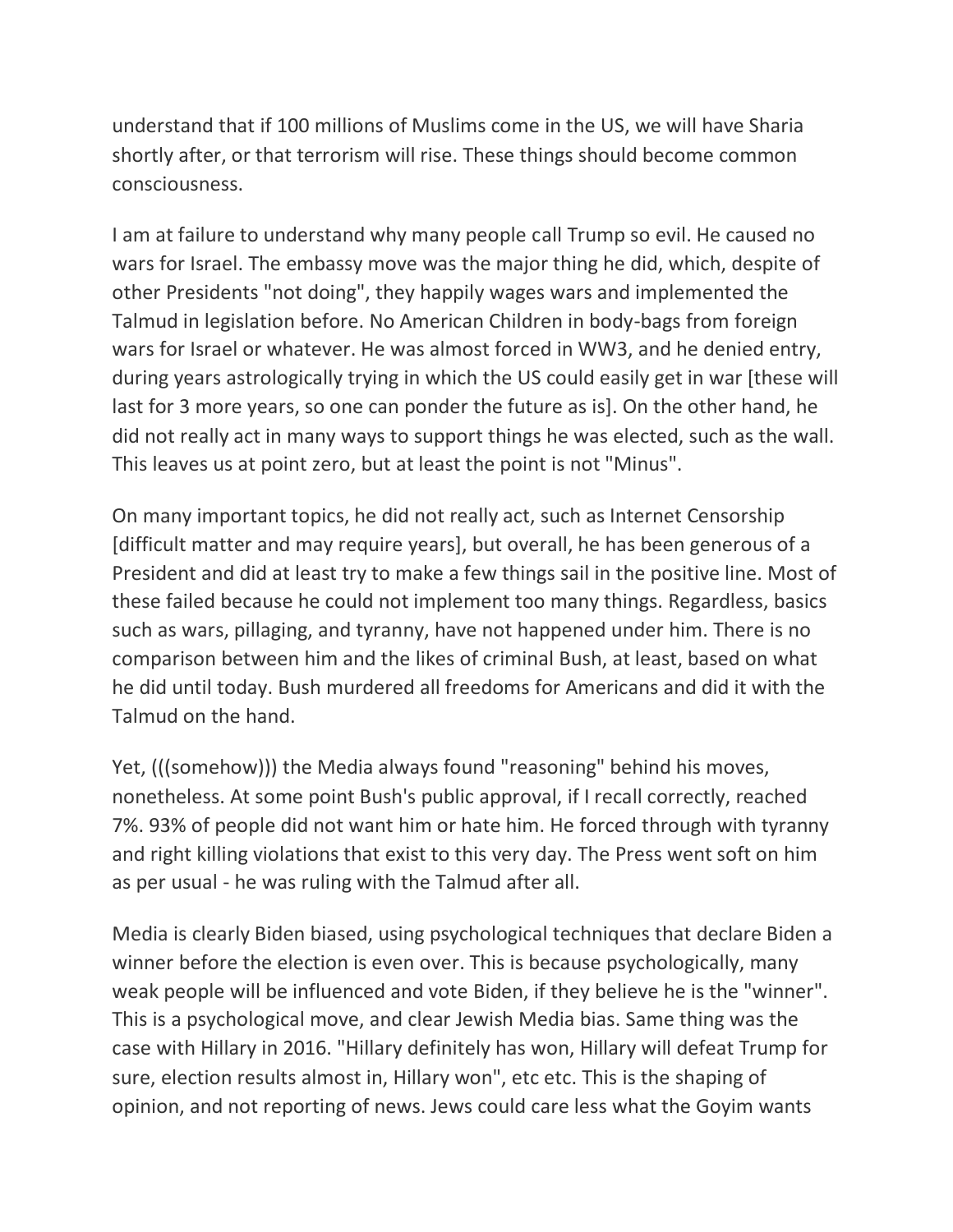anyway.

Were it entirely up to them, we would have sunk in Communism within around a few weeks.

An example of well promoted President that still did some not quality things was Obama. He had for example, a constant war running, with constant bombardments in the Middle East and other operations. Yet, he was promoted by the Media despite this as some sort of gloden trophy and good president that was standing for peace. He dropped a lot of peaceful bombs to many people. He also laid framework to eavesdrop every American Household from a smartphone, but he wasn't there to pry - just to listen to you, because he was so freedom loving.

Long story short, one has to ask themselves, what true bad and what true good has a President actually done? We are not talking press allegations. We are talking actual facts here. Obama was never blamed, and if it was not for Snowden, we would probably never even know. So how was Obama a good a "Freedom loving President" for instating the world's spying apparatus probably only second to Chinese Communism?

The enemy whines about Trump and lies that he did very bad things, but he harmed no GBLT, he did not start wars, he did not really do pillaging or tax increases [some presidents can be pillagers to the people], and in general, he was running things at least "efficiently" to some extent. The judgement the jews are passing down on him is just brutal, and aggressive, and without substantial basis. The character murder in the news is real. Everyone also keeps spamming that "Biden has won the election" and all media worldwide clearly has a Biden positive side.

On the other hand Joe Biden, while his astrology is not as bad for the United States, is a rather compromising President. He has made his agenda quite clear. The question is not if his agenda is bad, but can the United States take things like, lenience for Communism, riots, and movements that butcher and burn whole cities alive? Can the US also fare well with a President who will probably instantly consent to some strange war that may come in the foreseeable 3 astrological years? Does he have the nerve to say No, or better yet, does he even want to say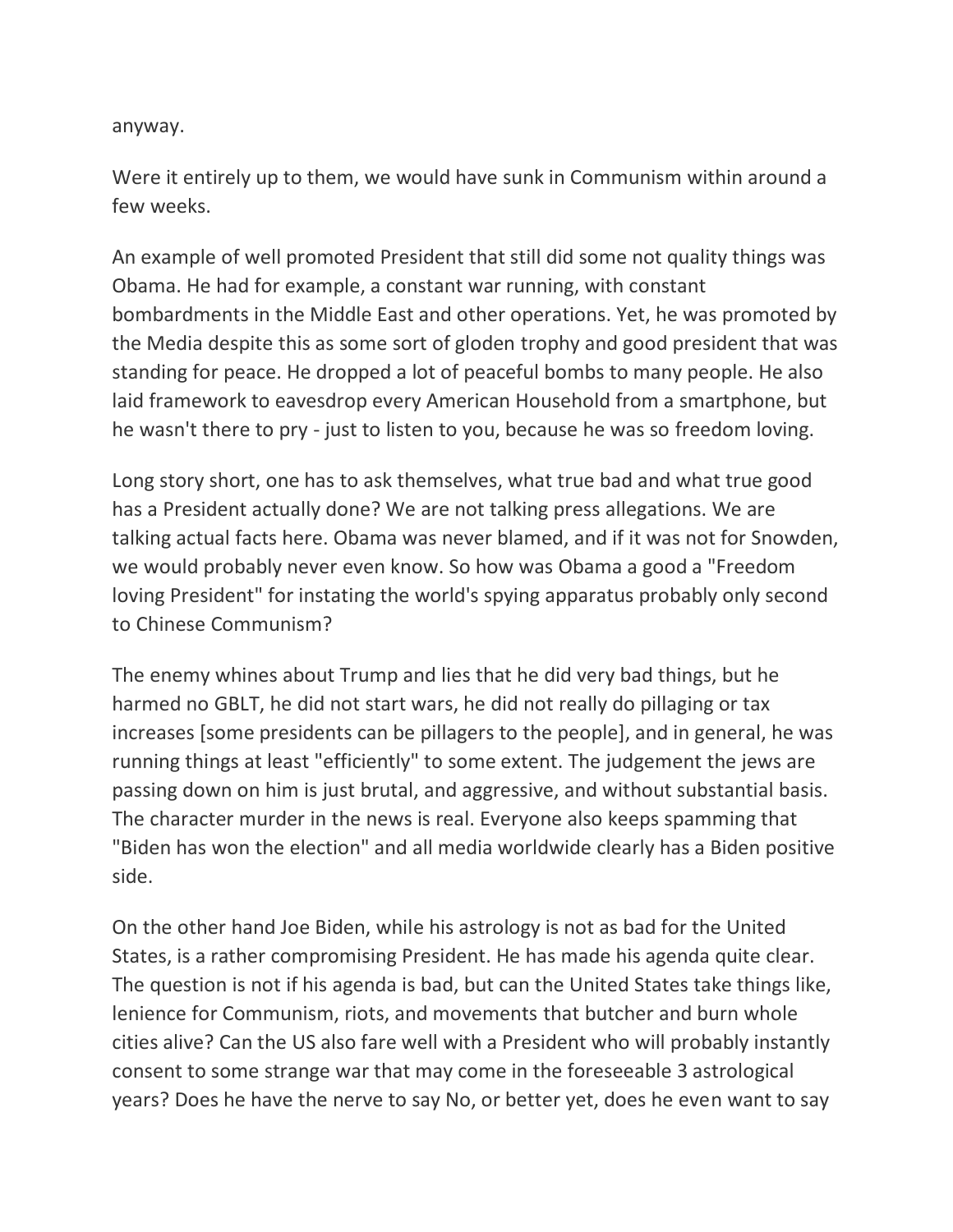no? Will he be a President at all with control, or will all the advisors run the country for him? Looking at him, he seems to lack the energy necessary. One can hope one is wrong here.

All Presidents should be judged on efficiency and what they are actually doing, not just goblin dreams of jews. Actually as a Satanist I look at this that way: does that benefit us, freedom and advancement for the world, or at least, NOT worsen the situation? If the answer is a yes, at this point, I see for the world a decent President. If not, then it is bad. Jews act and care about what is in their interest, so they promote Biden with all their power [more liberalism and kosher tolerance for the West, a weak leader, and for Israel they have draconian rule with zero deviations to advance and exist safely], and there is no reason why we shouldn't be objective about the situation and look upon this with suspicion.

Jews whine about Trump simply because he is not being their bitch 24/7 as they demand. Even being controlled by them 23/7 hours is not enough for them. They want 24/7 slaving for the so called "President". They don't recognize the Presidential symbol as a rule of the people that came out of their own choice, this is why they clearly are meddling and whoring this election without taking it seriously at all, and why they try to instate a dictatorship regardless of who gets elected, such as for example, online brutal censorship, as if the jews were they themselves Government.

Regardless, any Satanist can by default, have the party that he wants to follow. At least in the visible horizon, the Democratic Party right now, is the Communist party. I try to stay away of politics as they always reek worthlessness, and everyone here knows how forces at work influence politics from the outside. But even with this, some things matter.

Going online, I am reading they are preparing riots in case of Biden not winning, there is clearly election meddling, and who knows how many millions of fake, unregistered, or non US citizen votes. These things are not only amoral they are merely criminal and the destruction of Democracy. There will be tribulations ahead and I am sure that all of our own are mindful to protect themselves. Perfectly understandable also that some people don't give a crap about politics. They are quite boring, dull, but also necessary.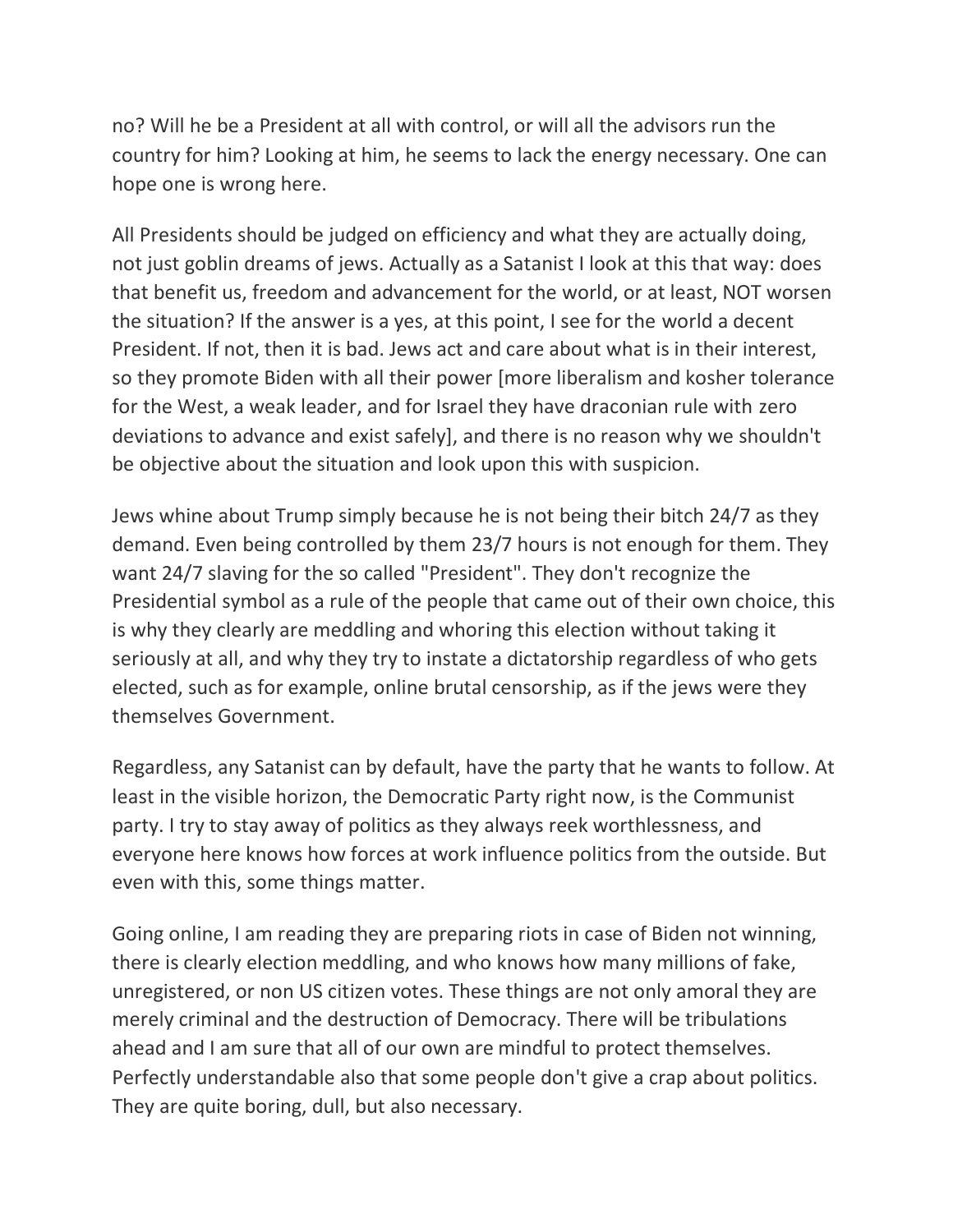Some people are also spreading around that the enemy manufactured and boosted the Coronavirus so that Trump would be hit with a situation beyond the control of a President - which a pandemic is a typical case of. One cannot look at the facts we have in front of us and claim that this view is entirely a fraud, since, we can see that the whole Co-Vid situation has escalated well past the so called "Deadly Pandemic" situation, and is escalating into an Orwellian Nightmare of extreme proportions.

No matter what, however, the enemy is running out of hands to play. What is interesting all this Biden Vs Trump thing also brought out numerous topics such as potential Communist takeover, how Socialism is essentially the new buzzword for Communism, but also displayed numerous issues in the Capitalist system, such as extreme inflation, and other questions that deal with the freedom of speech, to bear arms, and to communicate online.

Behind these topics and these exposures is the only thing that matters to us: that people understand that besides politics, we have to remain free men and women, have the rights to speak, decide of our future, assemble, and have an existence and a decent life.

I ask that no Satanist gets worried on the outcome of elections.

Many of you are worried and asking questions. No matter what happens, the Gods will look out for us, and you have the knowledge to save yourself and/or your family if necessary. The US has clearly survived way worse in regards to Presidential elections. There were some utter trash Presidents up there before life went on.

The world is another topic, and we are collectively working for it [and so does the enemy work against it and us]. We are clearly getting an upper hand as time goes. One must also not be like a xian, and take activity in trying to secure one's freedoms, materially, physically, or even politically, in civil or local unions or what have you.

In regards to warfare, warfare needs repetition and we need to be insistent. Any